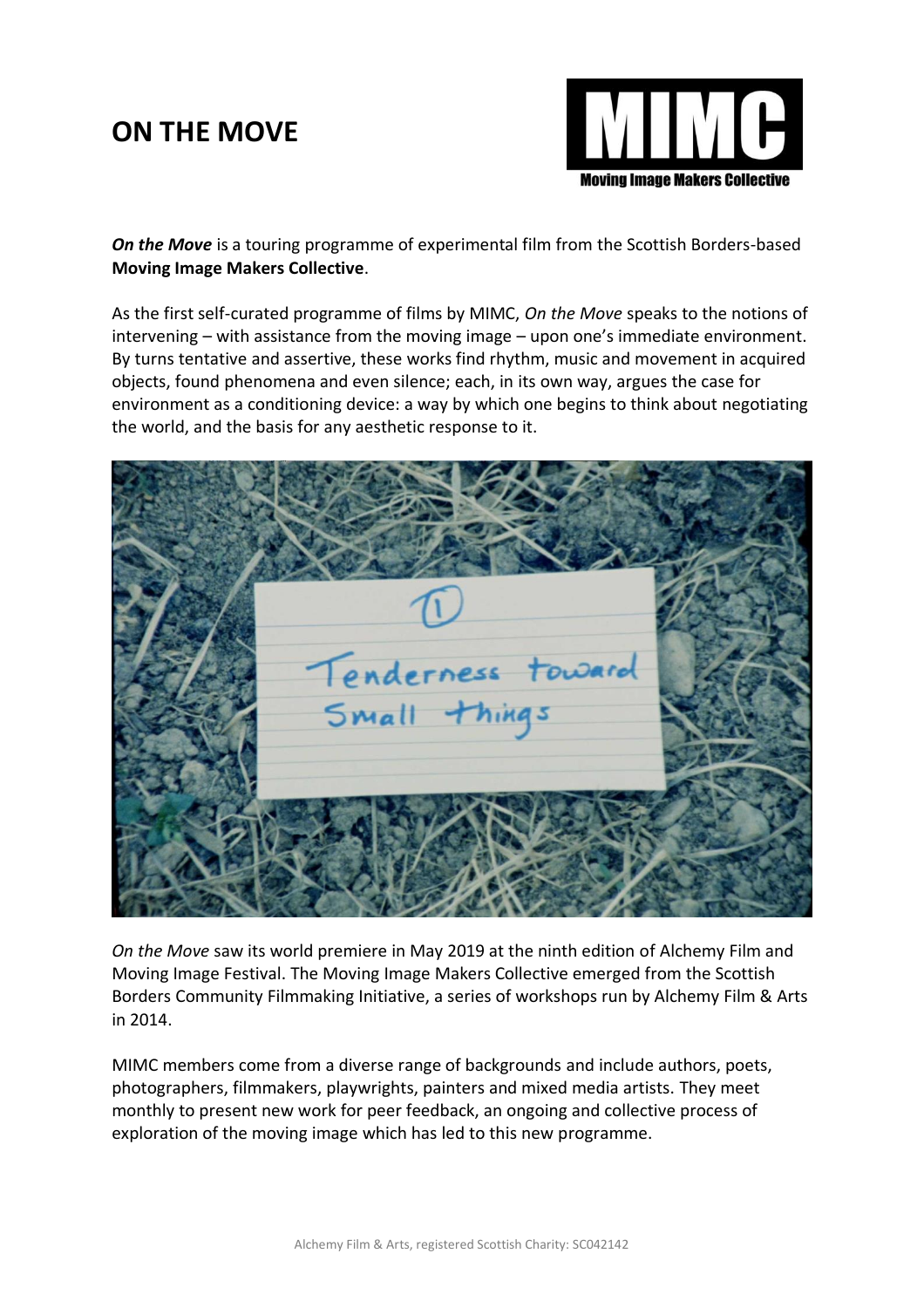**Runtime:** 71' **Available formats:** DCP, Quicktime ProRes or H264



**Films included:** *Weeping Jews Dogs Negroes*, Narda Azaria Dalgleish (2'52, 2019); *Beneath*, Jane Houston Green (3'28, 2019); *We sewed them into the hems of our skirts and walked through the town to the sea where we threw them into the oncoming tide*, Dorothy Alexander (6'33, 2018); *Codename India-1967*, Jason Moyes (2'57, 2018); *18 – 91*, Rachael Disbury (2'24, 2019); *Lines in the Sand*, Jessie Growden (5'07, 2019); *Substitute*, Richard Ashrowan (6'50, 2018); *Turn it Off*, Kerry Jones (1'26, 2018); *Kedem*, Narda Azaria Dalgleish (8'12, 2015); *Index,* Richard Ashrowan (2'46, 2018); *Dwam*, Frank Brown (4'43, 2018); *Glenlochy Ice*, Douglas McBride (1'27, 2014); *Perilous*, Dorothy Alexander (1'47, 2018); *Frames, Shapes and Symbols*, Jason Moyes (4'53, 2018); *Granny Duncan's Tape Collection*, Jessie Growden (1'58, 2018); *Blue Book*, Kerry Jones (9', 2018), *Autumn 17*, Patrick Rafferty (1'40, 2017).

**Preview Screener:** https://vimeo.com/groups/mimc/videos/349913001

*On the Move* **is produced in partnership with Alchemy Film & Arts. To host** *On the Move***, or for more information, please contact Rachael Disbury, Programme Manager at Alchemy Film & Arts: rachael@alchemyfilmandarts.org.uk**

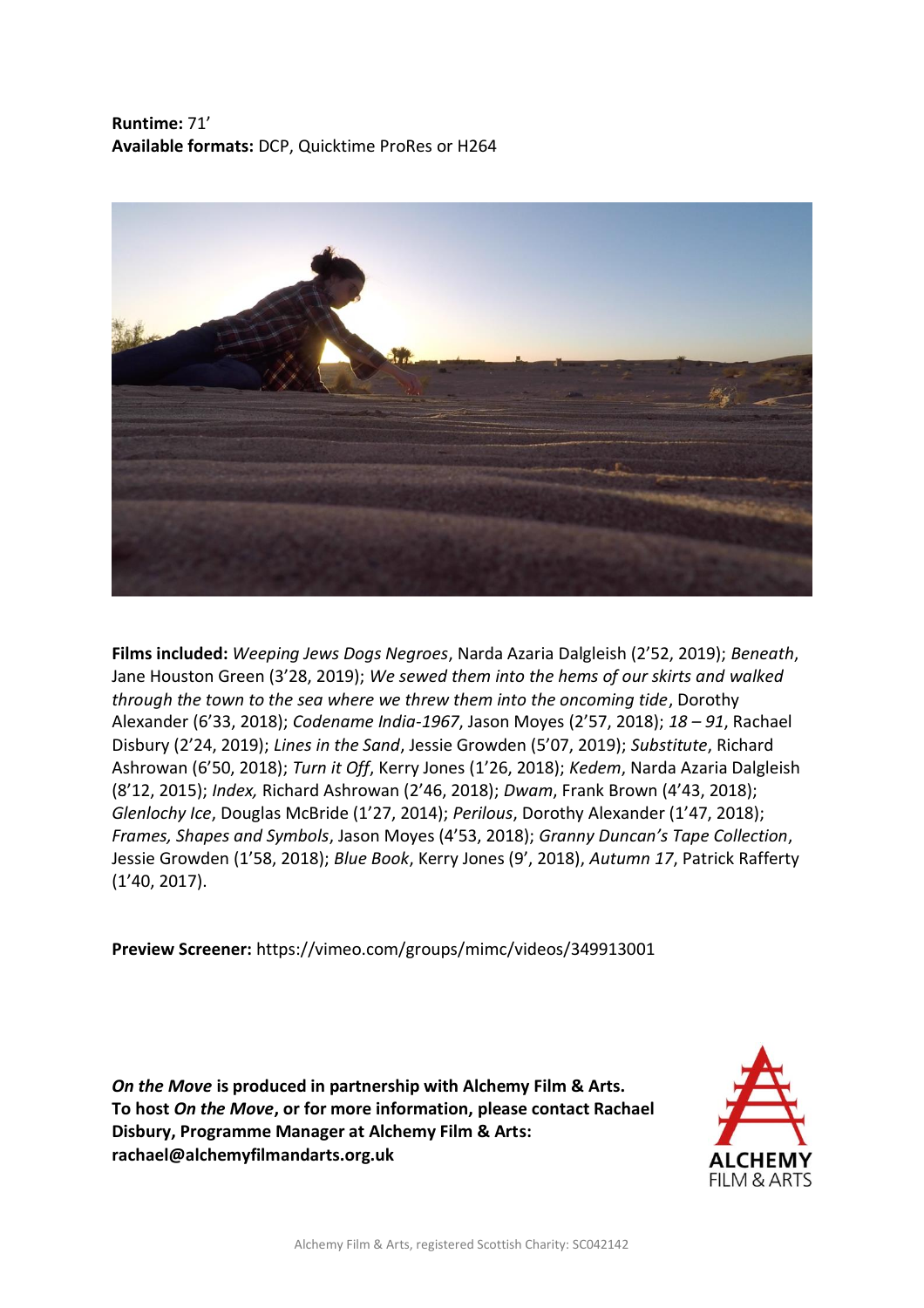

*Weeping Jews Dogs Negroes* Narda Azaria Dalgleish (2'52, 2019)



*Beneath* Jane Houston Green (3'28, 2019)



*We sewed them into the hems of our skirts and walked through the town to the sea where we threw them into the oncoming tide*, Dorothy Alexander (6'33, 2018)



*Codename India-1967* Jason Moyes (2'57, 2018)



*18 – 91* Rachael Disbury (2'24, 2019)



*Lines in the Sand* Jessie Growden (5'07, 2019)



*Substitute* Richard Ashrowan (6'50, 2018)



*Turn it Off* Kerry Jones (1'26, 2018)



*Kedem* Narda Azaria Dalgleish (8'12, 2015)